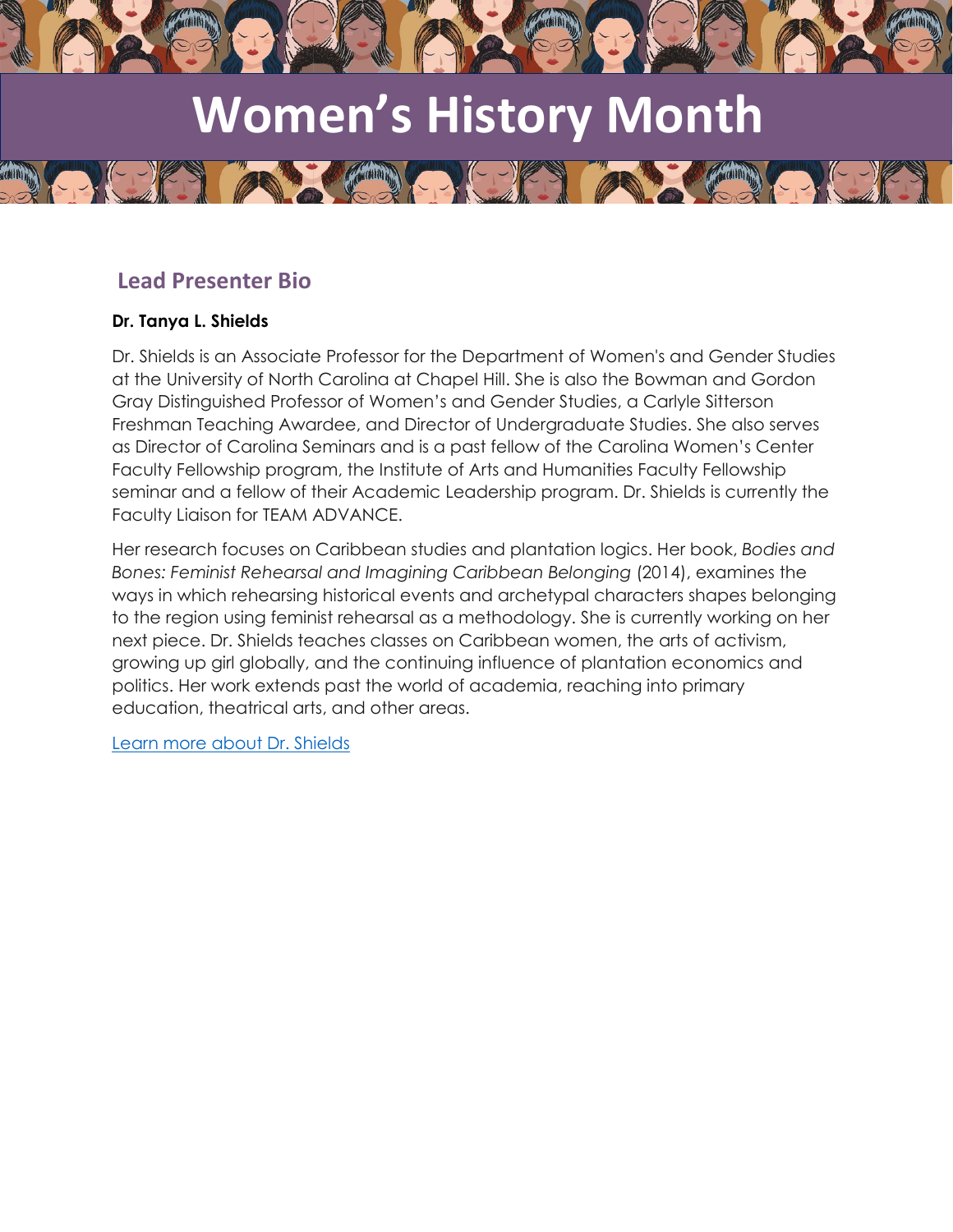# **Panelists Bios**

#### **Beth Bordeuax**

Beth Bordeaux (she/her), is a white, cis-gender, straight woman. She is a mother of two adult children, a new grandmother, a wife, small business owner, consultant, social worker, and an advocate. Her 30+ year career has focused on human services from direct supports for individuals to working to change the systems that create vulnerabilities.

Beth and her family have lived in Apex for 24 years. She has lived between the Triangle and the coast of North Carolina all her life, growing up in Snow Hill, a small town about 85 miles east of Apex. As a woman in a male-centric family of origin, she both accepted and rejected traditional female roles. She has always juggled her career with caring for her family, including her children, aging parents and grandparents, and now her new grandson, while finding ways to make an impact in her community. In Apex, Beth served as the Executive Director of Western Wake Crisis Ministry for three years and has been a strong advocate for affordable housing, serving as co-chair of the Affordable Housing Action Group for Western Wake County.

#### **Keisha Bryan**

Keisha H. Bryan is a Licensed Clinical Social Worker (LCSW), a Licensed Clinical Addiction Specialist (LCAS) and a Certified Daring Way Facilitator. Keisha is the founder of Wake Renewal Counseling, PLLC where she and her staff provide mental health counseling services to adolescents, adults, and couples in the Triangle area. Keisha has over 15 years of experience working in various inpatient and outpatient settings with individuals that suffer from addiction and mental health issues.

Keisha has extensive training in trauma-focused therapy, Internal Family Systems, process addictions, and couples counseling. She has experience leading groups and seminars on a variety of topics including the impact of addictions on family members, stress management, divorce recovery, pregnancy/postpartum care, and overcoming shame and vulnerability.

In 2020, Keisha launched her latest company, Insights for Singles, LLC. She provides relationship coaching for women. She is passionate about helping women create happy and healthy relationships so that they can show up authentically and confidently to manifest their happily ever after!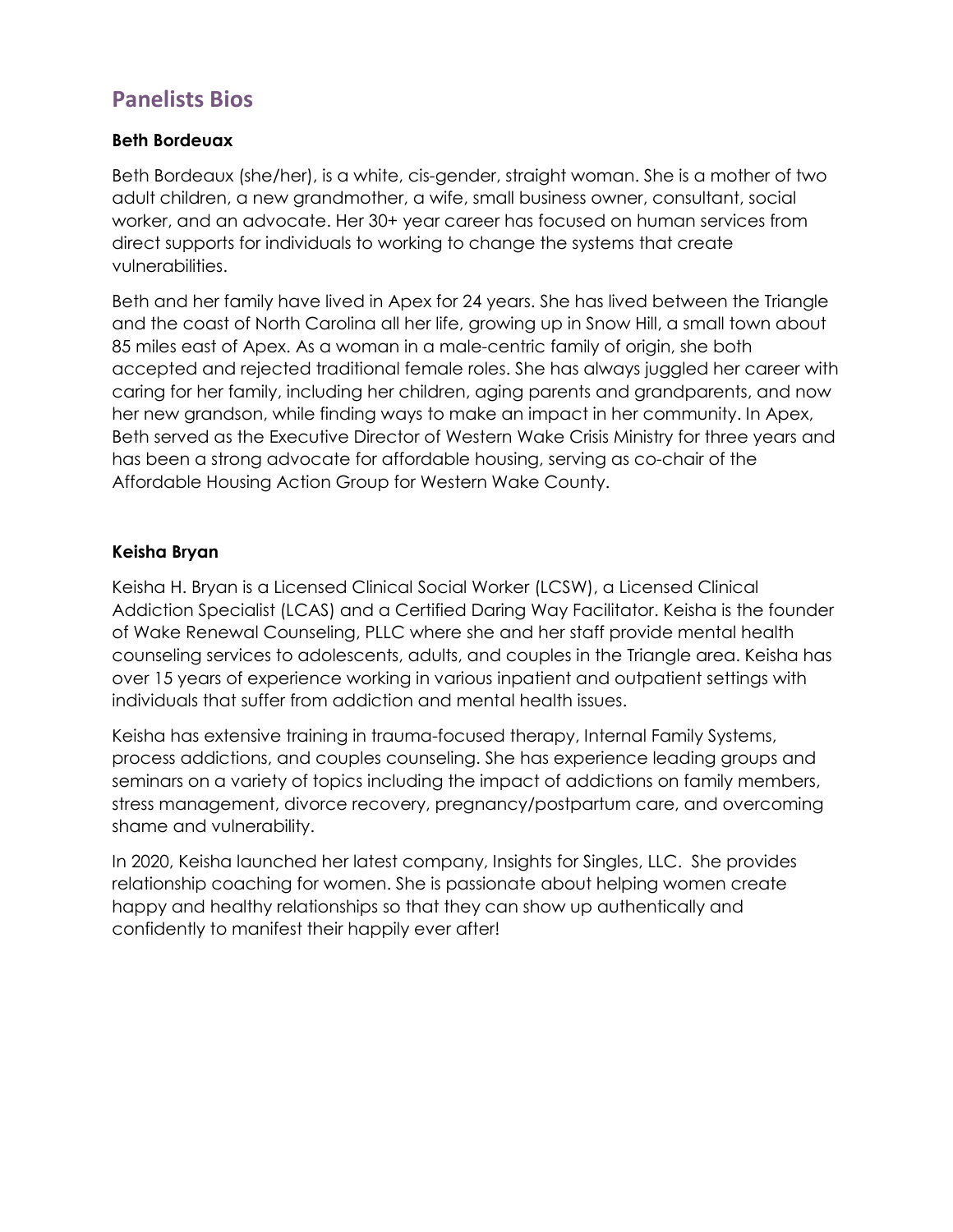## **Tayon Dancy**

Tayon Nicole Dancy was born in Edgecombe County, NC, and raised by her mom. She is married with a son (18), daughter (16), and spunky Cockapoo dog. Tayon's favorite pastimes include reading, teaching, mentoring, traveling, and spending time with family and friends. In 1998, she obtained her Bachelor of Science in Business Administration at the University of North Carolina at Charlotte. Upon graduation, she relocated to Apex, NC, and has been residing here ever since. After working for about 2 years in a corporate role she pursued and received a Master of Business Administration Degree in 2003 from NC State University while working fulltime. Tayon works as a Software Program Manager in the information technology industry. Her heart's desire is to obtain her Master and Doctor of Divinity & Counseling.

Tayon's sheer passion for people and advocacy is rooted in her upbringing and shines through in everything that she does. She desires to create the world in which she wants to live. Tayon is a consultant to the Black, Latino, African, African American, and Caribbean (BLAAC) Diversity group where she is employed, the South Atlantic Regional Chaplain of Delta Sigma Theta Sorority, Incorporated, and a leader of the Missions Ministry at Mt. Zion Church of Cary, NC. She is a community organizer, most recently organizing the first ever Dr. Martin Luther King Jr. commemorative march and prayer rally in Apex, NC. Tayon is also an ordained minister at Mt. Zion Church and loves to teach and preach the gospel as she shows others how to apply the Bible to their lives. She has served as a board member of WakeUp Wake County, the NC Social Action Chair, Regional Technology Chair, a NC State Secretary for Delta Sigma Theta Sorority, Inc, and the local Social Action Chair coining "Delta Days at the School Board", which still exists today. Tayon continues to seek ways to serve and to impact the communities in which she lives and the world.

#### **LaFayette Trawick**

LaFayette Trawick, a proud Apex resident, is a research scientist, motivational speaker, mentor, social advocate, blogger, activist, freelance writer, aspiring life coach, and CEO of Claiming Ignorance (Youth Elevation Network).

LaFayette is happily married to Ms. Lizette (Jerry) Trawick for 15 years, and has three beautiful girls - Lauren (13), and twins Lindsay & Laila (11). LaFayette is a passionate activist and spokesman for issues and challenges that surround family, parenting, civic, and social issues, and its effects on our youth. He has dedicated his time to opening and continuing dialogue with our youth, shaping fatherhood policy programs in Washington, DC, and advocating for the recently incarcerated to be trained and repatriated to their families.

Most recently, LaFayette returned from Nairobi, Kenya and Tanzania where he was a speaker and helped to build a dormitory to help young girls recently rescued from female genital mutilation. He is currently active on the STEM Education speaking circuit, coaching two robotics teams, and producing his first documentary, "Boys 2 Men," a 3 part PSA targeting African-America boys. He has also been featured in the documentary "TRUE MEN: Being a Black Man in America".